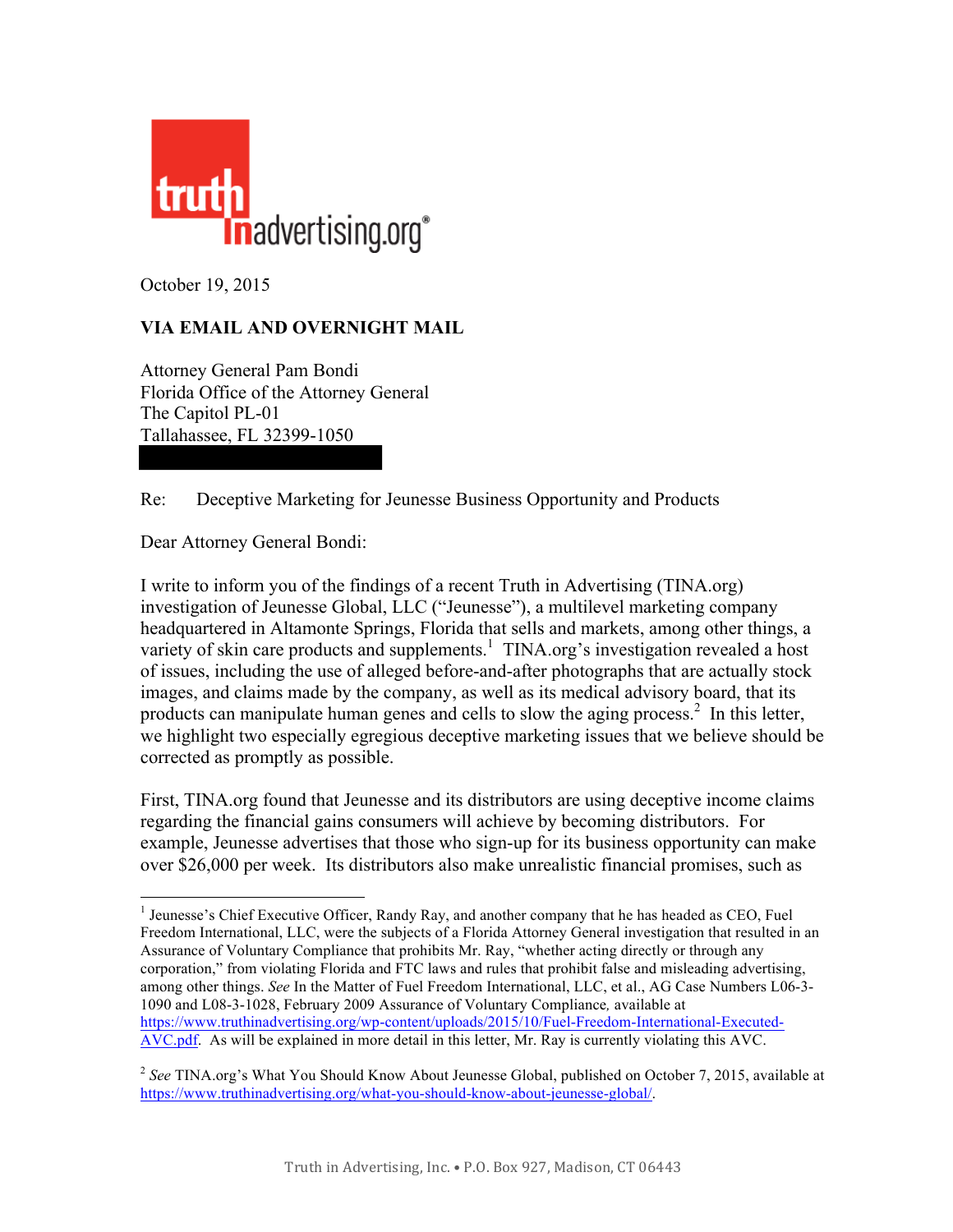being able to make millions of dollars per year. The problem is that the vast majority of these income claims contain no disclosure, let alone a legally appropriate one.<sup>3</sup> TINA.org has compiled over 60 instances of these types of income claims, which are all available at [https://www.truthinadvertising.org/jeunesse-income-claims-database/.](https://www.truthinadvertising.org/jeunesse-income-claims-database/) 

Second, TINA.org found that Jeunesse distributors are using a multitude of unsubstantiated health and treatment claims about Jeunesse products, such as being able to cure cancer and other serious illnesses, in order to market the Jeunesse business and its product lines. TINA.org has compiled over 150 instances in which Jeunesse distributors have either made or referenced claims that the Jeunesse product lines can treat, cure, alleviate the symptoms of, prevent, or reduce the risk of developing diseases and disorders. These examples are available at [https://www.truthinadvertising.org/jeunesse-health-claims-database/.](https://www.truthinadvertising.org/jeunesse-health-claims-database/) 

Based on this information, we contacted the company on September 25, 2015 notifying it of TINA.org's findings of inappropriate income and health claims made by Jeunesse and/or its distributors, and asked that the company remedy the deceptive marketing immediately.<sup>4</sup> While the company admitted that "misrepresentations of the kind that [TINA.org] allege[s] clearly are prohibited by our rules of conduct"<sup>5</sup> and indicated that it "is in the process of adding new fulltime employees to the compliance group in the coming weeks,"<sup>6</sup> over three weeks have past since TINA.org's initial warning and the majority of examples of deceptive health and income claims published in our databases – including marketing materials created by the company itself – are still up on the Internet.<sup>7</sup>

<sup>&</sup>lt;sup>3</sup> Jeunesse admits that making over \$26,000 per week is "not typical and represent[s] the maximum weekly income based on Team Commissions cap." *See*

[http://winwithkenny.jeunesseglobal.com/docs/JeunesseFinancialRewardsPlanUS.pdf.](http://winwithkenny.jeunesseglobal.com/docs/JeunesseFinancialRewardsPlanUS.pdf) This disclosure, however, is not found in the overwhelming majority of Jeunesse marketing materials boasting exorbitant financial rewards and is therefore easily overlooked.

<sup>4</sup> TINA.org's September 25, 2015 letter to Jeunesse is available at [https://www.truthinadvertising.org/wp](https://www.truthinadvertising.org/wp-content/uploads/2015/10/Sept-25-letter-from-TINA-to-Jeunesse.pdf)[content/uploads/2015/10/Sept-25-letter-from-TINA-to-Jeunesse.pdf.](https://www.truthinadvertising.org/wp-content/uploads/2015/10/Sept-25-letter-from-TINA-to-Jeunesse.pdf)

<sup>&</sup>lt;sup>5</sup> Jeunesse's September 28, 2015 letter to TINA.org is available at [https://www.truthinadvertising.org/wp](https://www.truthinadvertising.org/wp-content/uploads/2015/10/Sept-28-ltr-from-Jeunesse-to-TINA.pdf)[content/uploads/2015/10/Sept-28-ltr-from-Jeunesse-to-TINA.pdf.](https://www.truthinadvertising.org/wp-content/uploads/2015/10/Sept-28-ltr-from-Jeunesse-to-TINA.pdf)

<sup>&</sup>lt;sup>6</sup> Jeunesse's October 9, 2015 letter to TINA.org is available at [https://www.truthinadvertising.org/wp](https://www.truthinadvertising.org/wp-content/uploads/2015/10/Oct-9-letter-from-Jeunesse.pdf)[content/uploads/2015/10/Oct-9-letter-from-Jeunesse.pdf. T](https://www.truthinadvertising.org/wp-content/uploads/2015/10/Oct-9-letter-from-Jeunesse.pdf)his letter was sent in response to TINA.org's September 30, 2015 letter to Jeunesse, which is available at [https://www.truthinadvertising.org/wp](https://www.truthinadvertising.org/wp-content/uploads/2015/10/Sept-30-reply-from-TINA-to-Jeunesse.pdf)[content/uploads/2015/10/Sept-30-reply-from-TINA-to-Jeunesse.pdf.](https://www.truthinadvertising.org/wp-content/uploads/2015/10/Sept-30-reply-from-TINA-to-Jeunesse.pdf)

 $^7$  As of October 19, 2015, approximately two-thirds of the health claim examples and approximately threequarters of the income claim examples published in TINA.org's databases are still on the Internet. However, as explained above, the database is merely a sampling of the types of claims at issue. In other words, there are other deceptive health and income claims being used in marketing materials that are not in TINA.org's databases and not addressed by the company.